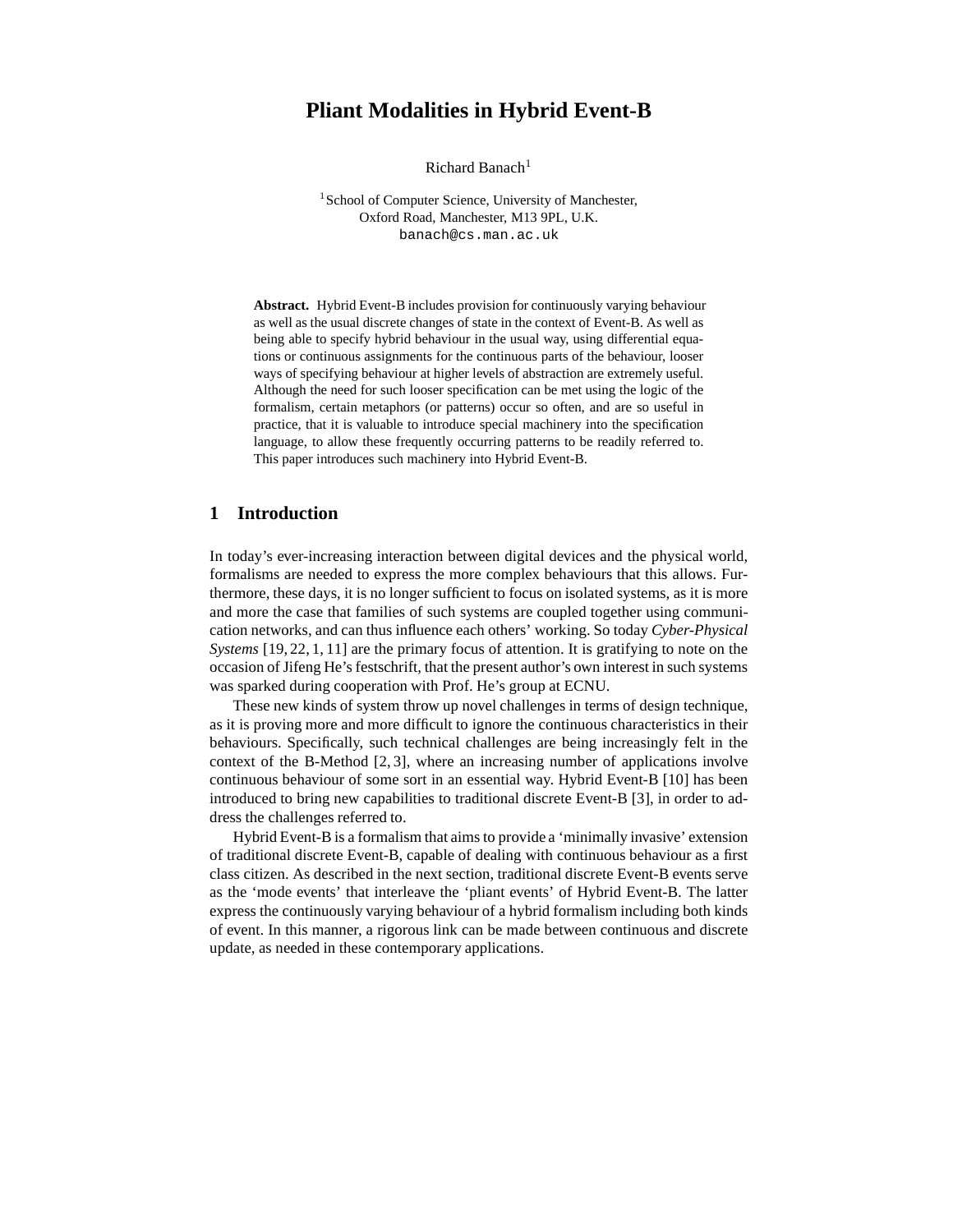Since Event-B may be seen as related to the Action Systems formalism of Back and co-workers [5, 6], so Hybrid Event-B may be seen as related to the Hybrid Action Systems that extend the Action Systems formalism [7, 9, 8]. However, there are some crucial differences. The most important of these is the fact that in Hybrid Action Systems, (pieces of) continuous behviours are packaged up into lambda abstractions (with time as the lambda variable), whereas discrete updates are handled as usual (i.e. by manipulating free variables). Although the approach is mathematically feasible, it introduces a discrepancy between the way that discrete and continuous updates are handled — and in fact, continuous updates are processed in discrete lumps, at occurrences of discrete updates, where the lambda abstractions are updated monolithically.<sup>1</sup>

From an applications perspective, it can be argued that this distinction is aesthetically jarring, but it also has technical repercussions. Most importantly, the mechanical processing of lambda abstractions, in practice, typically has much less power (in terms of the inferences that can be made automatically) than the mechanical processing of expressions predominantly featuring free variables. So automation will typically be less effective using such an approach. Hybrid Event-B treats the continuous behaviours via free variables, which does not in itself dilute the potential for mechanical processing.

Although Hybrid Event-B is a fully expressive formalism, based on the general theory of first order ordinary differential equations (ODEs) for the continuous part of the formalism and thus is capable of describing all the kinds of behaviour needed for arbitrary hybrid systems, it is nevertheless the case that in the continuous context there are metaphors that arise so commonly, that it is worth optimising the formalism to enable their even more convenient use. It is the aim of this paper to describe a representative selection of such optimisations, called here pliant modalities, and to show how their use can be integrated into the existing formalism of Hybrid Event-B.

The rest of the paper is as follows. Section 2 gives a brief description of Hybrid Event-B that is sufficient for the remainder. Section 3 discusses pliant modalities in general. The subsequent sections discuss specific pliant modalities in detail. Section 4 discusses the CONTINUOUS and similar modalities. Section 5 discusses the CONSTant modality. Section 6 discusses the PLiant ENVelope modality and related modalities. Sections 7 and 8 discuss monotonic modalities and convexity and concavity. Section 9 covers a small case study. Section 10 concludes.

### **2 Hybrid Event-B, a Sketch**

In Fig. 1 we see a bare bones Hybrid Event-B machine, *HyEvBMch*. It starts with declarations of time and of a clock. In Hybrid Event-B time is a first class citizen in that all variables are functions of time, whether explicitly or implicitly. However time is special, being read-only, never being assigned, since time cannot be controlled by any human-designed engineering process. Clocks allow a bit more flexibility, since they are assumed to increase their value at the same rate that time does, but may be (re)set during mode events (see below).

<sup>&</sup>lt;sup>1</sup> The discrete analogue of this would be to express every variable in conventional Event-B as a lambda function of the (normally implicit) indexing variable of a runtime trace of the system.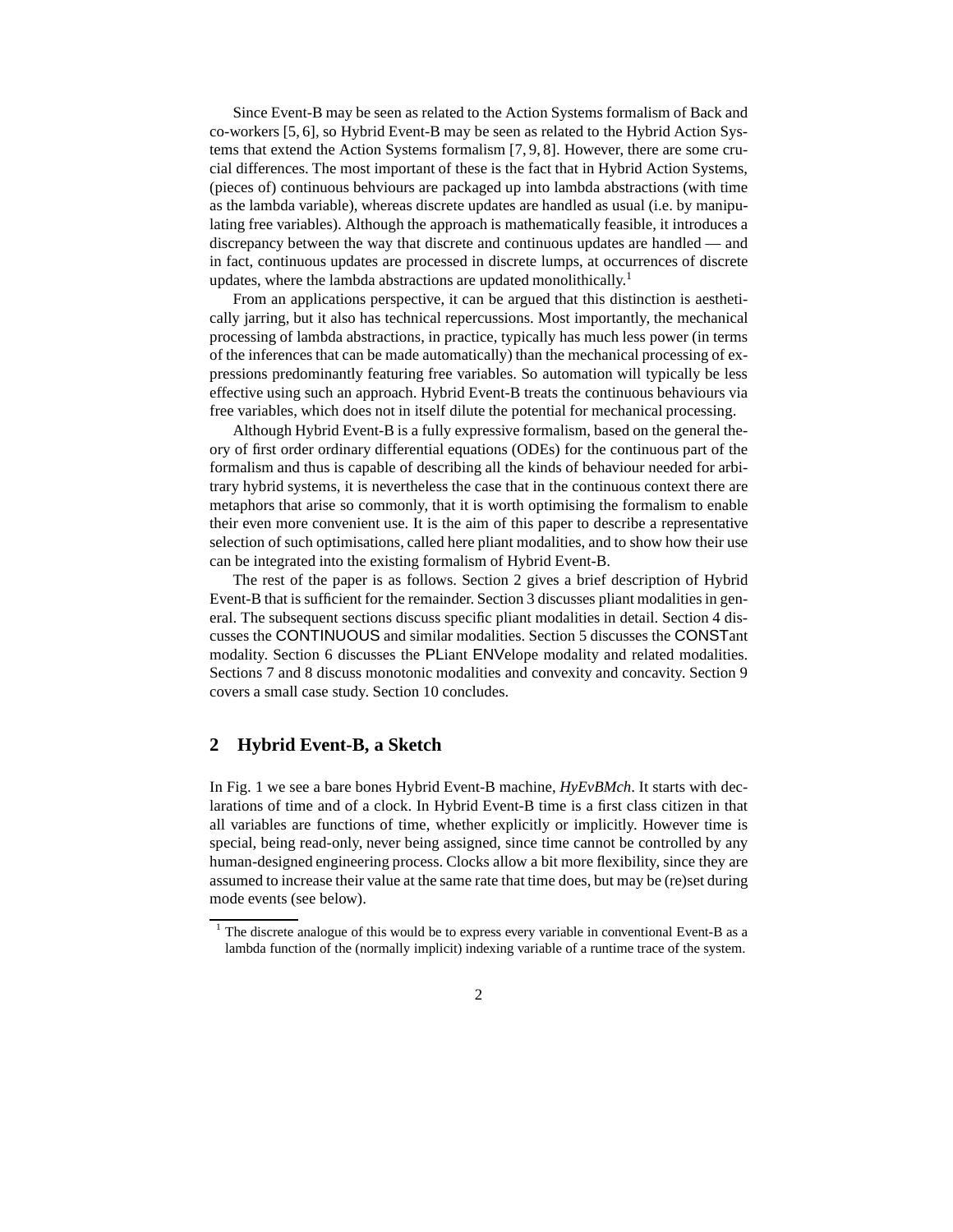| MACHINE HyEvBMch             |                                                            |  |
|------------------------------|------------------------------------------------------------|--|
| TIME t                       | MoEv                                                       |  |
| CLOCK clk                    | STATUS ordinary                                            |  |
| PLIANT $x, y$                | ANY $i?, l, o!$                                            |  |
| VARIABLES u                  | WHERE $\text{grd}(x, y, u, i?, l, t, clk)$                 |  |
| <b>INVARIANTS</b>            | <b>THEN</b>                                                |  |
| $x \in \mathbb{R}$           | $x, y, u, c$ lk, o! :   BApred $(x, y, u,$                 |  |
| $v \in \mathbb{R}$           | $i?, l, o!, t, c\n  k, x', y', u', c\n  lk')$              |  |
| $u \in \mathbb{N}$           | <b>END</b>                                                 |  |
| <b>EVENTS</b>                | PliEv                                                      |  |
| <i><b>INITIALISATION</b></i> | STATUS pliant                                              |  |
| STATUS ordinary              | INIT $iv(x, y, t, c\mathbf{lk})$                           |  |
| <b>WHEN</b>                  | WHERE $\text{grd}(u)$                                      |  |
| $t=0$                        | ANY $i?, l, o!$                                            |  |
| <b>THEN</b>                  | <b>COMPLY</b>                                              |  |
| $clk := 1$                   | BDApred(x, y, u, i?, l, o!, t, clk)                        |  |
| $x := x_0$                   | <b>SOLVE</b>                                               |  |
| $y := y_0$                   | $\mathcal{D} x = \phi(x, y, u, i?, l, o!, t, c\mathbb{R})$ |  |
| $u := u_0$                   | $y, o! := E(x, u, i?, l, t, clk)$                          |  |
| END                          | <b>END</b>                                                 |  |
|                              | <b>END</b>                                                 |  |

**Fig. 1.** A schematic Hybrid Event-B machine.

Variables are of two kinds. There are mode variables (like *u*, declared as usual) which take their values in discrete sets and change their values via discontinuous assignment in mode events. There are also pliant variables (such as *x*, *y*), declared in the PLIANT clause, which take their values in topologically dense sets (normally  $\mathbb{R}$ ) and which are allowed to change continuously, such change being specified via pliant events (see below).

Next are the invariants. These resemble invariants in discrete Event-B, in that the types of the variables are asserted to be the sets from which the variables' values *at any given moment of time* are drawn. More complex invariants are similarly predicates that are required to hold *at all moments of time* during a run.

Then we get to the events. The *INITIALISATION* has a guard that synchronises time with the start of any run, while all other variables are assigned their initial values in the usual way. As hinted above, in Hybrid Event-B, there are two kinds of event: mode events and pliant events.

Mode events are direct analogues of events in discrete Event-B. They can assign all machine variables (except time itself). In the schematic *MoEv* of Fig. 1, we see three parameters*i*?, *l*, *o*!, (an input, a local parameter, and an output respectively), and a guard *grd* which can depend on all the machine variables. We also see the generic after-value assignment specified by the before-after predicate *BApred*, which can specify how the after-values of all variables (except time, inputs and locals) are to be determined.

Pliant events are new. They specify the continuous evolution of the pliant variables over an interval of time. The schematic pliant event *PliEv* of Fig. 1 shows the structure. There are two guards: there is *iv*, for specifying enabling conditions on the pliant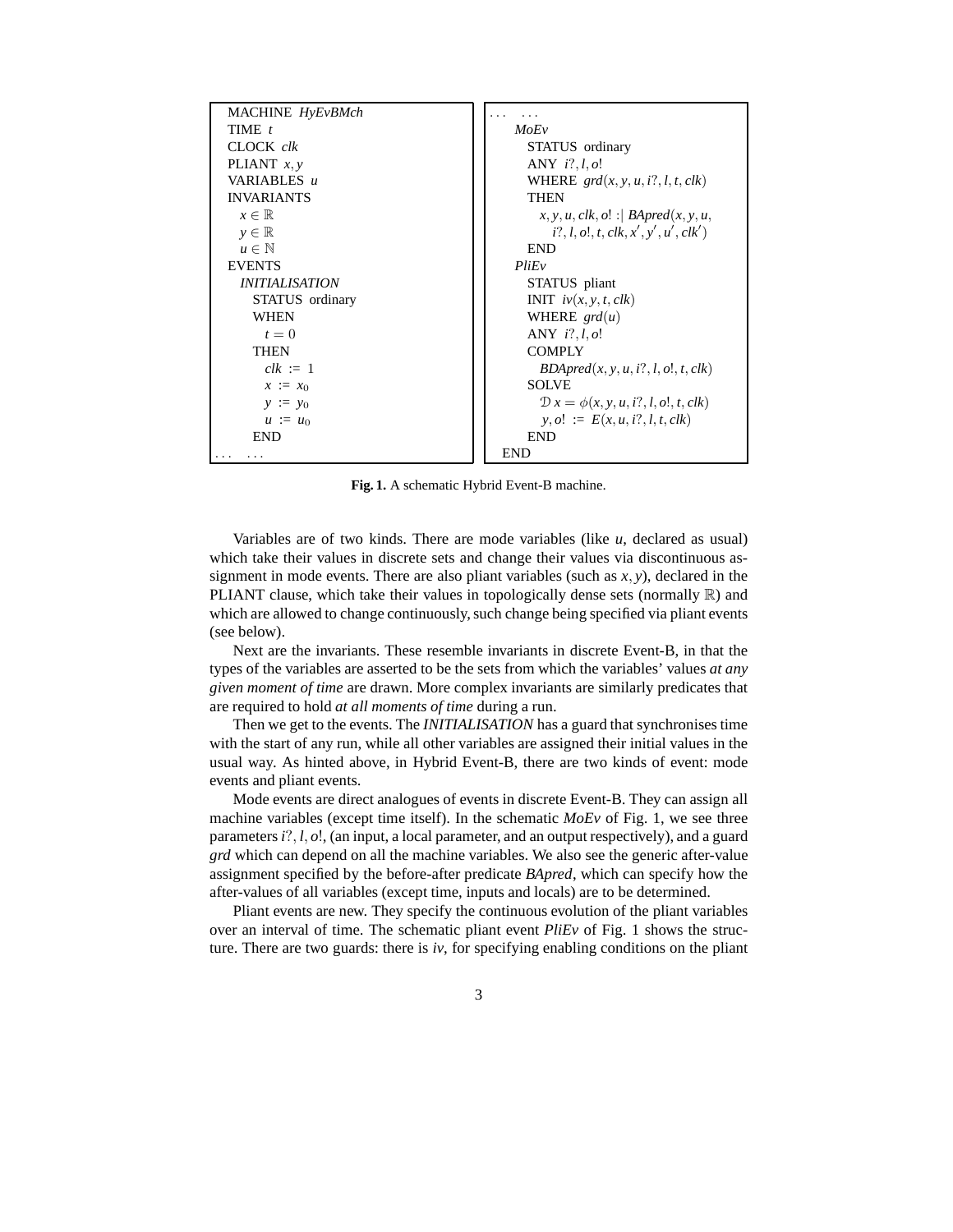variables, clocks, and time; and there is *grd*, for specifying enabling conditions on the mode variables. The separation between the two is motivated by considerations connected with refinement.

The body of a pliant event contains three parameters *i*?, *l*, *o*!, (once more an input, a local parameter, and an output respectively) which are functions of time, defined over the duration of the pliant event. The behviour of the event is defined by the COMPLY and SOLVE clauses. The SOLVE clause specifies behaviour fairly directly. For example the behaviour of pliant variable *y* and output *o*! is given by a direct assignment to the (time dependent) value of the expression  $E(\ldots)$ . Alternatively, the behaviour of pliant variable  $x$  is given by the solution of the first order ordinary differential equation (ODE)  $\mathcal{D} x = \phi(\ldots)$ , where  $\mathcal{D}$  indicates differentiation with respect to time. (In fact the sematics of the *y*,  $o! = E$  case is given in terms of the ODE  $\mathcal{D}y, \mathcal{D}v! = \mathcal{D}E$ , so that *x*, *y* and *o*! satisfy the same regularity properties.) The COMPLY clause can be used to express any additional constraints that are required to hold during the pliant event via its before-during-and-after predicate *BDApred*. Typically, constraints on the permitted range of values for the pliant variables, and similar restrictions, can be placed here.

The COMPLY clause has another purpose. When specifying at an abstract level, we do not necessarily want to be concerned with all the details of the dynamics — it is often sufficient to require some global constraints to hold which express the needed safety properties of the system. The COMPLY clauses of the machine's pliant events can house such constraints directly, leaving it to lower level refinements to add the necessary details of the dynamics. The kind of pliant modalities that are the main focus of this paper are frequently to be found in the COMPLY clauses of pliant events.

The semantics of a Hybrid Event-B machine is as follows. It consists of a set of *system traces*, each of which is a collection of functions of time, expressing the value of each machine variable over the duration of a system run. (In the case of *HyEvBMch*, in a given system trace, there would be functions for *clk*, *x*, *y*, *u*, each defined over the duration of the run.)

Time is modelled as an interval  $T$  of the reals. A run starts at some initial moment of time,  $t_0$  say, and lasts either for a finite time, or indefinitely. The duration of the run T, breaks up into a succession of left-closed right-open subintervals:  $T =$  $[t_0 \ldots t_1), [t_1 \ldots t_2), [t_2 \ldots t_3), \ldots$  The idea is that mode events (with their discontinuous updates) take place at the isolated times corresponding to the common endpoints of these subintervals *t<sup>i</sup>* , and in between, the mode variables are constant and the pliant events stipulate continuous change in the pliant variables.

Although pliant variables change continuously (except perhaps at the *ti*), continuity alone still allows for a wide range of mathematically pathological behaviours. To eliminate these, we make the following restrictions which apply individually to every subinterval  $[t_i \dots t_{i+1})$ :

- I Zeno: there is a constant  $\delta_{\text{Zeno}}$ , such that for all *i* needed,  $t_{i+1} t_i \geq \delta_{\text{Zeno}}$ .
- II Limits: for every variable *x*, and for every time  $t \in \mathcal{T}$ , the left limit  $\lim_{\delta \to 0} x(t \delta)$ written  $\overline{x(t)}$  and right limit lim<sub> $\delta \to 0$ </sub>  $x(t + \delta)$ , written  $\overline{x(t)}$ *x*(*t*) (with  $\delta > 0$ ) exist, and for every *t*,  $x(t) = x(t)$ . [N. B. At the endpoint(s) of T, any missing limit is defined to equal its counterpart.]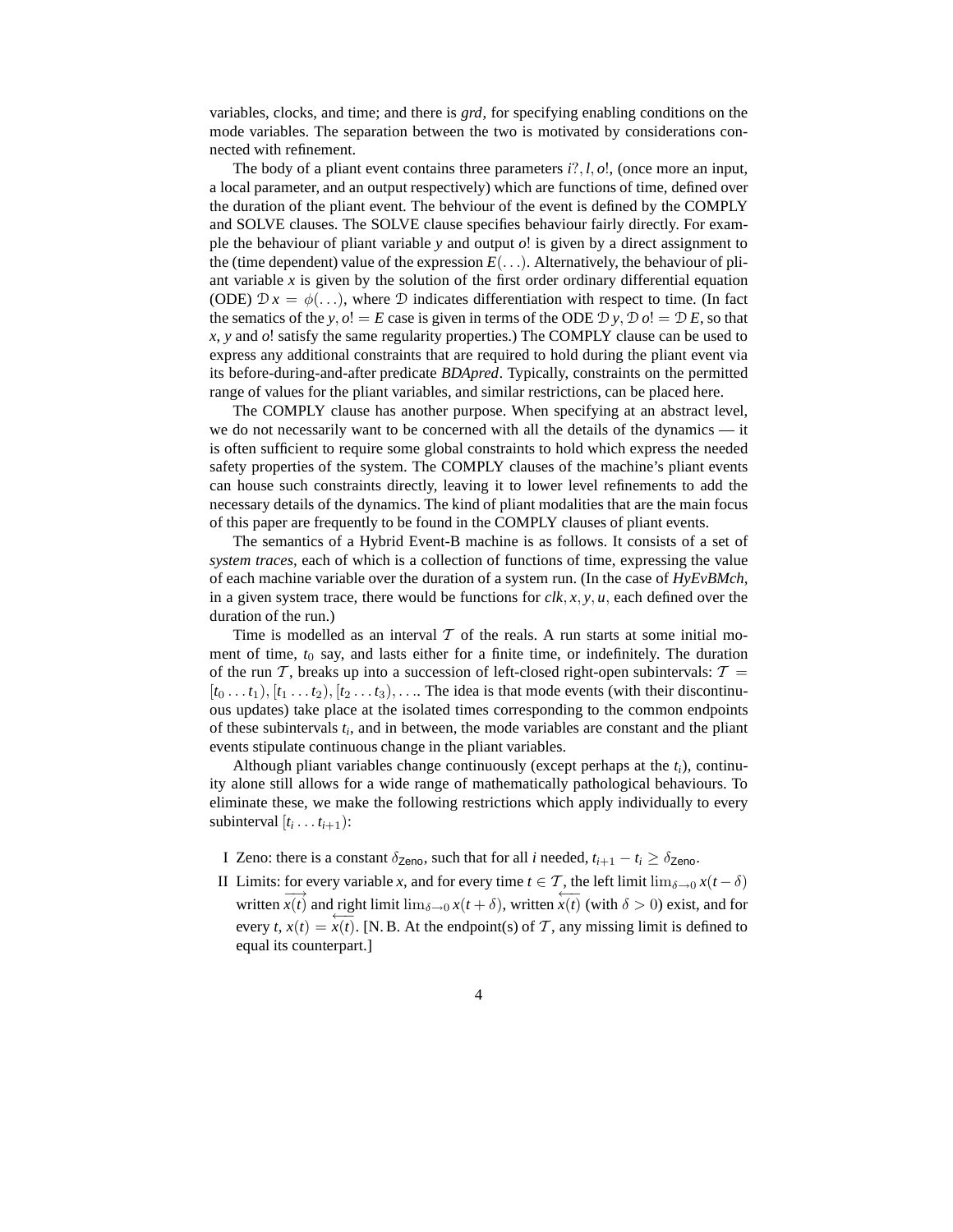III Differentiability: The behaviour of every pliant variable *x* in the interval  $[t_i \dots t_{i+1})$ is given by the solution of a well posed initial value problem  $\mathcal{D}$  *xs* =  $\phi$ (*xs*...) (where  $xs$  is a relevant tuple of pliant variables and  $D$  is the time derivative). "Well posed" means that  $\phi(x_0,\ldots)$  has Lipschitz constants which are uniformly bounded over  $[t_i \dots t_{i+1})$  bounding its variation with respect to *xs*, and that  $\phi(x_s \dots)$  is measurable in *t*.

Regarding the above, the Zeno condition is certainly a sensible restriction to demand of any acceptable system, but in general, its truth or falsehood can depend on the system's full reachability relation, and is thus very frequently undecidable.

The stipulation on limits, with the left limit value at a time *t<sup>i</sup>* being not necessarily the same as the right limit at *t<sup>i</sup>* , makes for an easy interpretation of mode events that happen at  $t_i$ . For such mode events, the before-values are interpreted as the left limit values, and the after-values are interpreted as the right limit values.

The differentiability condition guarantees that from a specific starting point, *t<sup>i</sup>* say, there is a maximal right open interval, specified by  $t_{MAX}$  say, such that a solution to the ODE system exists in  $[t_i \dots t_{MAX})$ . Within this interval, we seek the earliest time  $t_{i+1}$ at which a mode event becomes enabled, and this time becomes the preemption point beyond which the solution to the ODE system is abandoned, and the next solution is sought after the completion of the mode event.

In this manner, assuming that the *INITIALISATION* event has achieved a suitable intial assignment to variables, a system run is *well formed*, and thus belongs to the semantics of the machine, provided that at runtime:

- Every enabled mode event is feasible, i.e. has an after-state, and on its comple-(1) tion enables a pliant event (but does not enable any mode event).
- Every enabled pliant event is feasible, i.e. has a time-indexed family of after-(2) states, and EITHER:
	- (i) During the run of the pliant event a mode event becomes enabled. It preempts the pliant event, defining its end. ORELSE
	- (ii) During the run of the pliant event it becomes infeasible: finite termination. ORELSE
- (iii) The pliant event continues indefinitely: nontermination.

Thus in a well formed run mode events alternate with pliant events.<sup>2</sup> The last event (if there is one) is a pliant event (whose duration may be finite or infinite).

<sup>&</sup>lt;sup>2</sup> Many formalisms for hybrid systems permit a succession of mode events to execute before the next pliant event runs (to use our terminology). We avoid this for a number of reasons. Firstly, it spoils the simple picture that at each time, each variable has a unique value, and the runtime semantics of a variable is a straightforward function of time. Secondly, it avoids having to define the final value of a succession of mode events via a fixpoint calculation. Thirdly, and perhaps most importantly, it maintains the discrete Event-B picture in which events are (implicilty) seen as taking place at isolated points of real time, insofar as Event-B behaviours are seen as relating to the real world. We regard the overturning of such unstated assumptions as particularly dangerous in an engineering context  $-c.f.$  the Mars Lander incident, in which the U.S. and European teams interpreted measurements according to different units, without ever thinking to check which units were actually intended.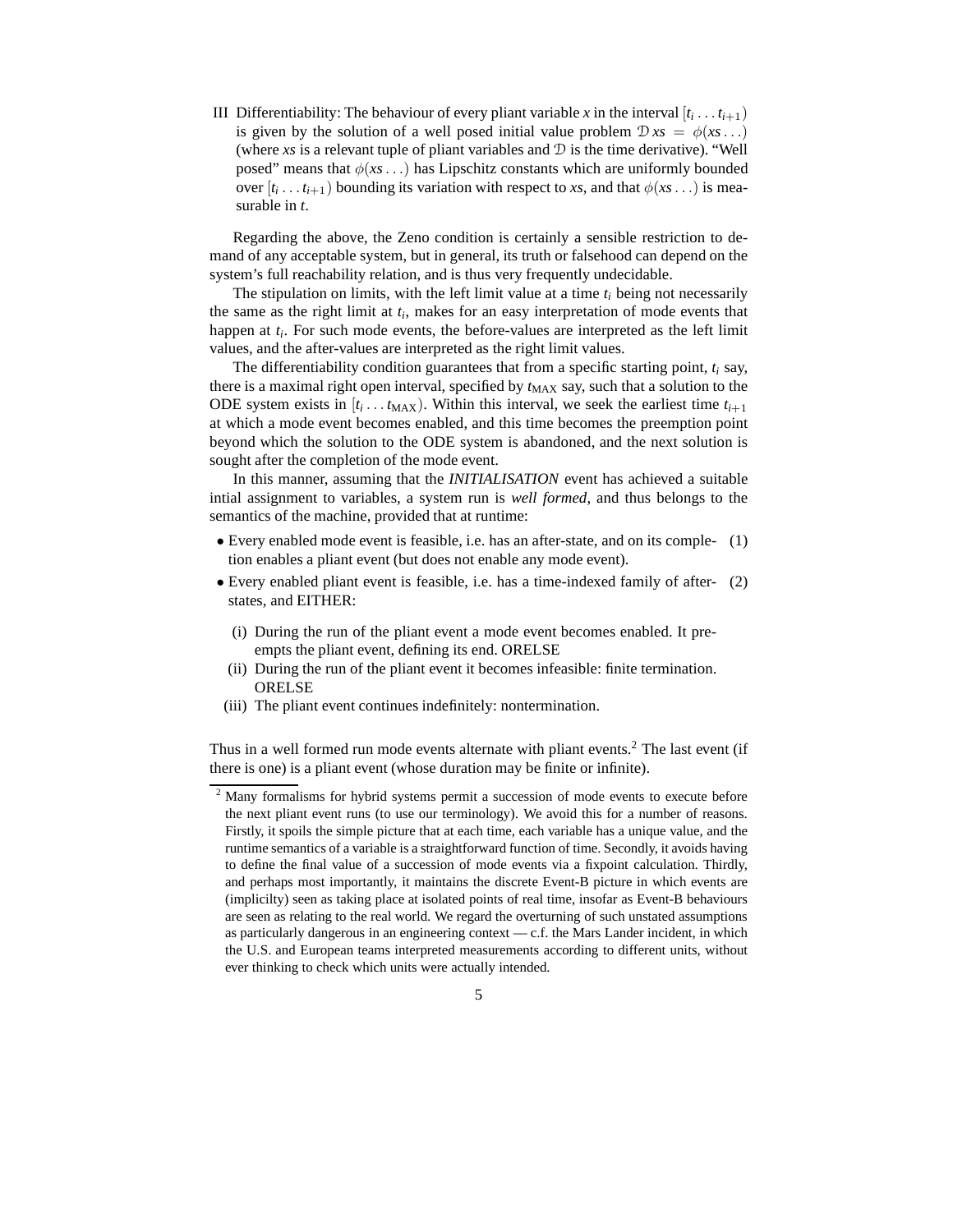We note that this framework is quite close to the modern formulation of hybrid systems. (See eg. [20, 14] for representative formulations, or the large literature in the *Hybrid Systems: Computation and Control* series of international conferences, and the further literature cited therein.)

In reality, there are a number of semantic issues that we have glossed over in the framework just sketched. We refer to [10] for a more detailed presentation. As well as these, in line with the normal B-Method approach, there is a full suite of proof obligations that statically guarantees conformance with the semantics (see [10] again). We do not have space to quote them all, but we overview the ones that are most relevant to the remainder of the paper. First we quote pliant event feasibility:

$$
I(u(\text{t}_{\text{L}})) \wedge iv_{\text{PilEvA}}(u(\text{t}_{\text{L}})) \wedge \text{grd}_{\text{PilEvA}}(u(\text{t}_{\text{L}}))
$$
  
\n
$$
\Rightarrow (\exists \text{ t}_{\text{R}} > \text{ t}_{\text{L}} \bullet [(\text{ t}_{\text{R}} - \text{ t}_{\text{L}} > \delta_{\text{ZenoPilEvA}}) \wedge ]
$$
  
\n
$$
(\forall \text{ t}_{\text{L}} < t < \text{ t}_{\text{R}} \bullet (\exists u(t) \bullet \text{BDAppend}_{\text{PilEvA}}(u(t), t) \wedge \text{SOL}_{\text{PilEvA}}(u(t), t)))) \qquad (3)
$$

In (3), *I* is the machine invariant, *iv* and *grd* are guards, *PliEv* is the pliant event in question, *u* refers to all the machine's variables as needed, *SOL* is the solution to the SOLVE clause of  $PliEv$ ,  $t<sub>L</sub>$  and  $t<sub>R</sub>$  define the endopints of the interval in which the solution holds, and  $\delta_{\text{Zeno}\textit{Pi}\textit{Ev}}$  is the relevant Zeno constant — the term containing it can be omitted if it is too difficult to establish Zeno-freeness statically. Note that both *BDApred* and *SOL* have to hold throughout the interval. If either fails to do so, it signals the end of the feasible interval for *PliEv*. Next we quote pliant event invariant preservation:

$$
I(u(\text{t}_{\text{L}})) \wedge iv_{\text{PilEVA}}(u(\text{t}_{\text{L}})) \wedge grd_{\text{PilEVA}}(u(\text{t}_{\text{L}})) \wedge (\exists \text{ t}_{\text{R}} > t_{\text{L}} \bullet (\forall \text{ t}_{\text{L}} < t < t_{\text{R}} \bullet BD\text{APred}_{\text{PilEVA}}(u(t), t) \wedge SOL_{\text{PilEVA}}(u(t), t))) \Rightarrow (\forall \text{ t}_{\text{L}} < t < t_{\text{R}} \bullet I(u(t)))
$$
\n(4)

The last PO we quote is the correctness PO for pliant event refinement:

$$
I(u(\mathbf{t}_{\mathrm{L}})) \wedge K(u(\mathbf{t}_{\mathrm{L}}), w(\mathbf{t}_{\mathrm{L}})) \wedge iv_{\text{PIiEvC}}(w(\mathbf{t}_{\mathrm{L}})) \wedge \text{grd}_{\text{PIiEvC}}(w(\mathbf{t}_{\mathrm{L}})) \Rightarrow (\exists \mathbf{t}_{\mathrm{R}} > \mathbf{t}_{\mathrm{L}} \bullet (\forall \mathbf{t}_{\mathrm{L}} < t < \mathbf{t}_{\mathrm{R}} \bullet \text{BDAppend}_{\text{PIiEvC}}(w(t), t) \wedge \text{SOL}_{\text{PIiEvC}}(w(t), t)) \Rightarrow (\forall \mathbf{t}_{\mathrm{L}} < t < \mathbf{t}_{\mathrm{R}} \bullet (\exists u(t) \bullet \text{BDAppend}_{\text{PIiEvA}}(u(t), t) \wedge \text{SOL}_{\text{PIiEvA}}(u(t), t) \wedge K(u(t), w(t))))
$$
(5)

In (5), *PliEvA* and *PliEvC* are the abstract and concrete pliant events. Furthermore, the form of (5) implies that time progresses in the same way in the abstract and concrete systems. This is a consequence of the single outer level quantification over time  $\forall t_L$  $t < t<sub>R</sub>$ , indicated by the heavy parentheses. The uniform parameterisation over time implies that (5) demands that the joint invariant  $K(u(t), w(t))$  holds throughout the two pliant events.

### **3 Pliant Modalities and Requirements in Hybrid Event-B**

The framework described above, when elaborated in full detail, is certainly expressive enough to subsume the range of problems tackled in the hybrid and cyber-physical systems domain. However it does so by reducing all aspects of system behaviour to their descriptions in a language that is essentially first order logic with real and integer arithmetic, real functions and set theory, supplemented by differential equations. Any such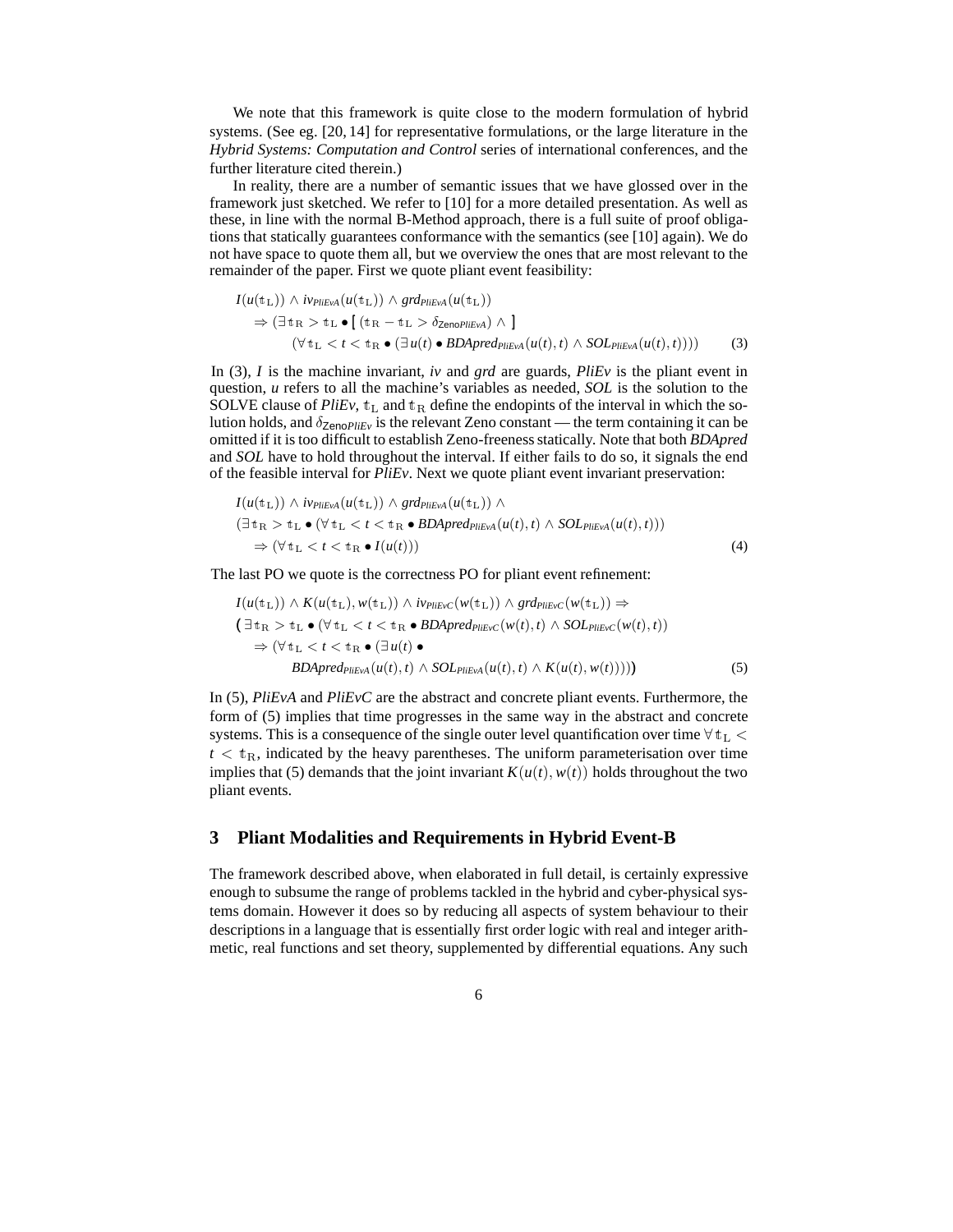language is, of course, rich enough to be highly undecidable. Despite this, many simple and intuitive properties of system behaviour nevertheless have descriptions in such a language that obscures their simplicity. This has two negative consequences. Firstly, it obscures readability and perspicuity for the user or designer, when straightforward ideas have to be written in a convoluted way. Secondly, it may make it relatively more difficult for a mechanised reasoning system to reach the most frequently intended consequences of these simple properties, when they are needed in verification.

The aim of this paper is to introduce a range of syntactic primitives for properties of real functions that occur commonly in hybrid applications, along with their definitions. Not only can this make system models more readable, but it can also be exploited by reasoning systems in order to optimise verification.

The primitives we introduce are in many ways really rather simple: constancy, boundedness, monotonicity, and so on. While easy to grasp, their defnitions in terms of base logical primitives are always more complicated than one feels they ought to be. As well as that though, and in stark contrast to the situation for purely discrete applications, there are not-so-obvious connotations with requirements that are worth exploring.

In a purely discrete application, when we write an oversimplified abstract model (as we are strongly encouraged to do at the outset of system development in Event-B), we are never in any doubt that what we define (as long as it is not patently ridiculous), is ultimately implementable. The basic reason for this is that the discrete data types we use in such early models are clearly implementable on the discrete hardware that we ultimately target them to. The case with continuously varying quantities is subtly different. Usually, we build continuous models to reflect the capabilities of real physical phenomena or real physical equipment. In such cases, the modelling flexibility that we have is severely curtailed, because the physical behaviour that we want to model is normally confined within quite tightly constrained parameters. Postulating a behaviour, no matter how desirable, is pointless unless we are confident about ultimate implementabiliy. In practice this usually means that we have to start modelling at a level considerably closer to the physical level than we might like. Only when we know that we are working within realistic parameters, can we permit ourselves to abstract from the details, to create a simplified model that deals just with the coarsest aspects of the dynamics.

Having pursued a strategy as just described, it would be reasonable at this point to question the purpose of the simplified model, given that a more precise description is already available. The response to that would be, that there could easily be properties of the system that are much more convenient to deal with when cast in in terms of the simplified model than they would be if cast in in terms of the more precise model. *In extremis*, some properties might only be tractable in the simplified model.

We infer that consideration of the continuous sphere can bring with it an inversion of the usual Event-B relationship between requirements and refinement. Usually in Event-B, once having incorporated a requirement into a system model, further models of the development are refinements of it. In the continuous case though, we have argued that a subsequent model might be an abstraction instead.

Technically, a pliant modality is a property of a pliant variable that is given a specific name. Such modalities may occur in two places in a Hybrid Event-B machine. One possibility is in the INVARIANTs of the machine. The properties defined by such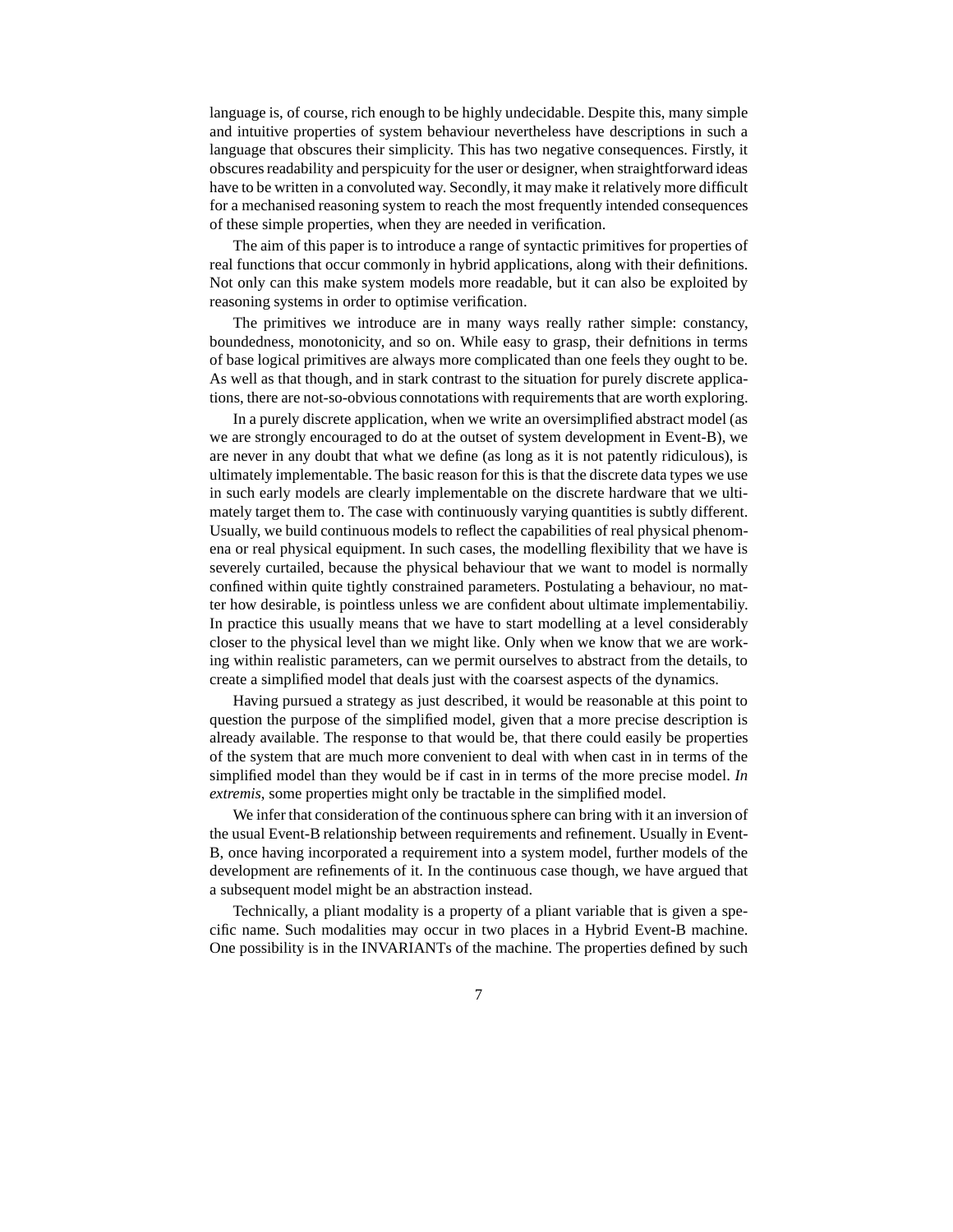modalities must hold throughout any run of the machine. The other possibility is in the COMPLY clause of a pliant event. In this case, the relevant property is only required to hold during the execution of the pliant event, and indeed, if at some point during the execution of the pliant event, the modality contradicts other properties in the event's definition, it merely serves to define the limit of feasibility of the pliant event (i.e. PO (3) fails), signalling termination. We now discuss some modalities in more detail.

# **4 The CONTINUOUS Modality and its Relatives**

Our first, and simplest, modality is the continuous modality, which declares that a pliant variable's behaviour is (globally) continuous throughout the duration of any run of the system. Such a restriction is appropriate for a model of a physical variable which is not expected to undergo impulses during the dynamics, and would be written amongst the INVARIANTS. Since the semantics of Hybrid Event-B ensures that the behaviour of any pliant variable is absolutely continuous during any pliant event, the continuous modality just prevents the variable's value from being discontinuously reassigned by a mode event, a condition that is particularly easy to enforce statically. We write the continuous modality thus:

$$
CONTINUOUS(f) \equiv \dots \tag{6}
$$

where the ellipsis stands for one of a number of equivalent definitions of absolute continuity. (See e.g., [21] for details.) Related to the CONTINUOUS modality, and a little harder to enforce, are modalities that assert the derivative, or *n*-th derivative of *f* are globally continuous:

**DIFFERENTIALE**(*f*) 
$$
\equiv
$$
 **CONTINUOUS**(*Df*)

\n*n*-DIFFERENTIALE(*f*)  $\equiv$  **CONTINUOUS**(*D<sup>n</sup>f*)

\n(8)

# **5 The CONST Modality**

Our next modality is the constant modality, which declares that a pliant variable remains constant. At this point, the reader may well question the need for such a modality. Surely, if a variable is to be constant, aside from the possibility of declaring a constant instead, we could declare a mode variable, and declare it as CONTINUOUS. And there are other, similar possibilities. Pursuing such reasoning, the case we cannot cover by existing means is when we need to introduce a quantified variable, which we require to remain constant within the scope of the COMPLY clause of a pliant event, but whose value is not determinable statically. The definition of the constant modality for a variable *f* is thus:

$$
CONF(f) \equiv (\forall t \bullet t_L \le t < t_R \Rightarrow f(t_L) = f(t))
$$
\n(9)

The form of the CONST modality that we show in (9) is the one that is appropriate for a COMPLY clause. This is characterised by the presence of  $t_L$  and  $t_R$  in (9). These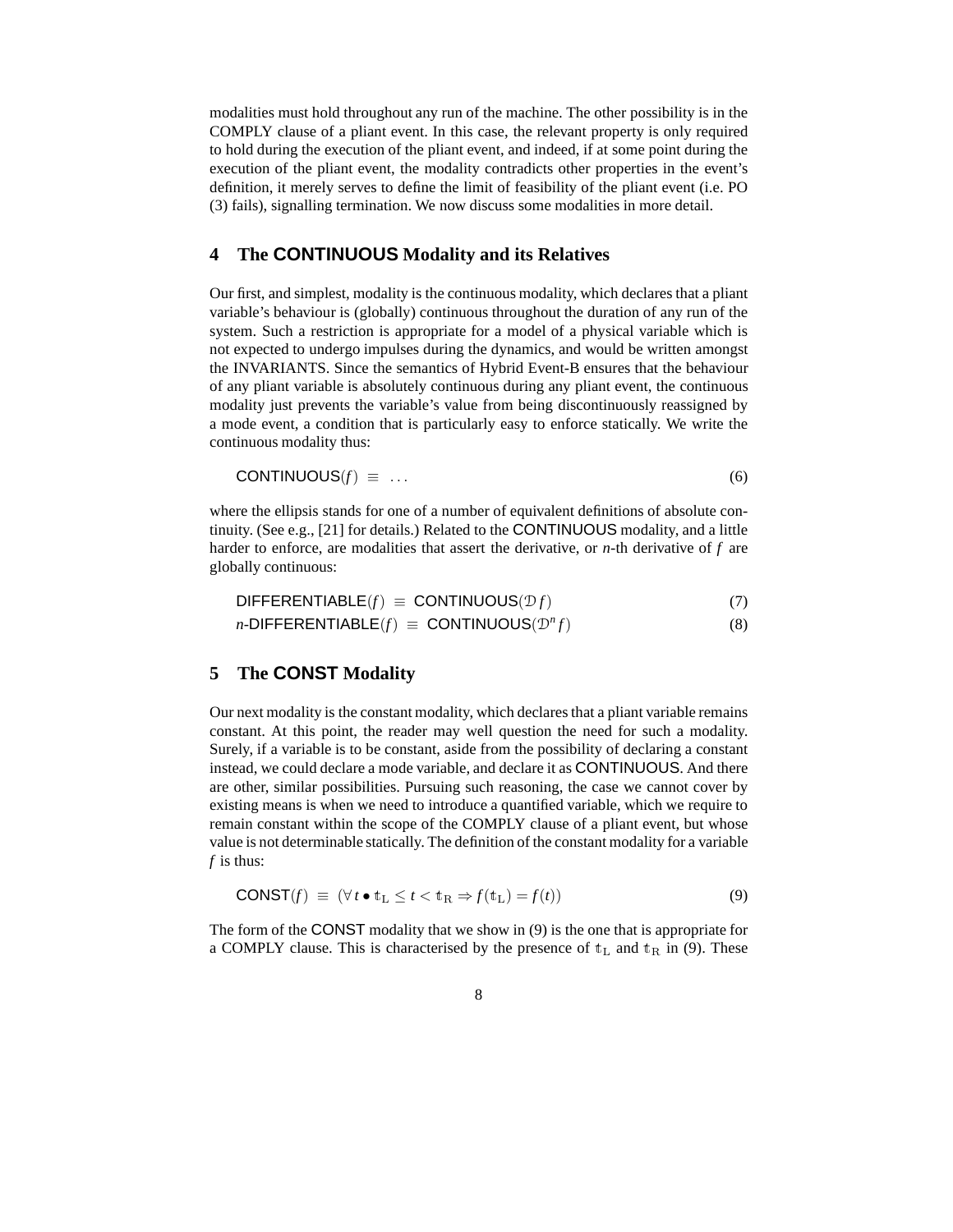identifiers are free in (9) and bind to the intial and final times repectively of the duration of the pliant event at runtime. (The former fact follows from the assumption of the pliant event's guards as properties of  $t_L$  in POs featuring  $t_L$ , and the latter from the assumption that  $t_R > t_L$  in these POs (which is usually sufficient) — as is done in (3)-(5).) The form of (9) appropriate for an INVARIANT follows by removing the references to  $t<sub>R</sub>$  and replacing references to  $t<sub>L</sub>$  by references to the initial time  $t<sub>0</sub>$ , leaving:

$$
CONF(f) \equiv (\forall t \bullet t_0 \le t \Rightarrow f(t_0) = f(t)) \tag{10}
$$

The CONST modality has an associated form (in which *E* is an expression) for cases when we can determine the value that  $f$  is to have during the relevant interval:

$$
CONF(f, E) \equiv (\forall t \bullet t_L \le t < t_R \Rightarrow f(t_L) = f(t) = E(t_L))
$$
\n(11)

In future, we will just show the COMPLY form of any modality, as the INVARIANT form follows readily, by simply removing references to  $t<sub>R</sub>$ , and replacing values at  $t<sub>L</sub>$ with intial values where necessary.

### **6 The PLENV Modality and its Relatives**

The PLENV modality is at the opposite end of the expressivity spectrum to CONST. It constrains its argument *f* to remain within a PL*iant* ENV*elope* specified by a lower bound function and/or an upper bound function. It is easiest to build up from the simplest cases, so we start with dynamic lower and dynamic upper bounds alone:

$$
PLENVL(f, lb) \equiv (\forall t \bullet t_L \le t < t_R \Rightarrow lb(t) \le f(t)) \tag{12}
$$

$$
PLENVU(f, ub) \equiv (\forall t \bullet t_L \le t < t_R \Rightarrow f(t) \le ub(t)) \tag{13}
$$

The general dynamically bounded PLENV modality now follows:

$$
PLENV(f, lb, ub) \equiv PLENVL(f, lb) \land PLENVU(f, ub)
$$
\n(14)

From these forms, several useful forms follow by restricting the various bounds involved to constants. We can easily define these by combining our existing definitions with the CONST modality, which is actually the most transparent way to do it.

The first two modalities just restrict PLENVL and PLENVU, giving conventional notions of lower and upper bounds:

$$
LBND(f, E) \equiv (\exists \, lb \bullet PLENVL(f, lb) \land CONST(lb, E)) \tag{15}
$$

$$
UBND(f, E) \equiv (\exists \, ub \bullet \, PLENVU(f, ub) \land CONST(ub, E)) \tag{16}
$$

Associated with these is the BND modality, combining the two of them:

$$
BND(f, E_L, E_U) \equiv \text{LBND}(f, E_L) \land \text{UBND}(f, E_U) \tag{17}
$$

Finally we have versions of PLENV in which one bound but not the other is held constant:

$$
PLEMENTLC(f, E_L, ub) \equiv LBND(f, E_L) \land PLENVU(f, ub)
$$
\n(18)

$$
PLEMENTUC(f, lb, E_U) \equiv PLENVL(f, lb) \land UBND(f, E) \tag{19}
$$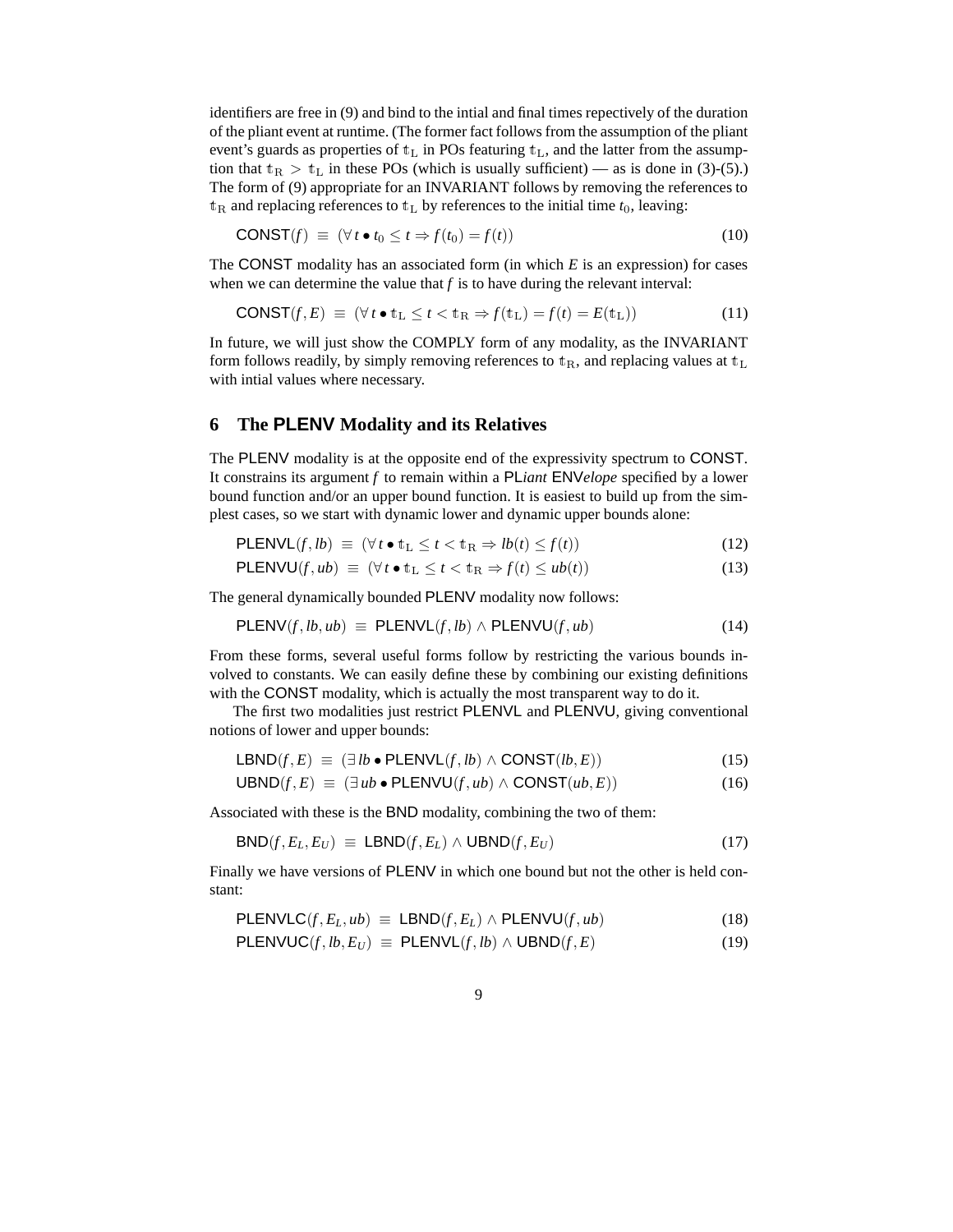The above pliant modalities give us a selection of primitives that can capture high level aspects of pliant variable behaviour in a concise and perspicuous way. Of course the aspects thus captured are not the only ones that can be exhibited by pliant variables, but they are typical of the relatively simple properties favoured in many engineering designs. We can thus expect them to have wide applicability, especially when they are combined with the possibility of making *f* a real-valued function of several variables (each depending on *t*). Moreover, we have to be sure that particular constants or bounds used are actually achievable, so design of these high level properties usually goes hand in hand with the lower level design that refines/implements it.

## **7 Monotonic Modalities**

In this section we consider modalities connected with monotonicity. For functions of time delivering a single real value, the following are the evident possibilities.

$$
MONINC(f) \equiv (\forall t_1, t_2 \bullet t_L \le t_1 \le t_2 < t_R \Rightarrow f(t_1) \le f(t_2))
$$
\n(20)

$$
MONDEC(f) \equiv (\forall t_1, t_2 \bullet t_L \le t_1 \le t_2 < t_R \Rightarrow f(t_1) \ge f(t_2))
$$
\n(21)

Compared with the modalities of Section 6, the above modalities can be used more freely at an abstract level, since they do not assert specific numerical measures for the rate of increase/decrease, making it relatively easier to postpone the determination of these rates during the development.

#### **8 Convex and Concave Modalities**

In the last section, the key properties depended on comparing the function under consideration at two points. Convexity and concavity depend on a comparison at three points, and are essentially concerned with capturing liberal notions of a function increasing or decreasing in an "accelerating" manner (bending upwards — convexity), or in a "decelerating" manner (bending downwards — concavity):

$$
CVEX(f) \equiv (\forall t_1, t_2, \lambda \bullet t_L \le t_1 \le t_2 < t_R \land 0 < \lambda < 1 \Rightarrow
$$
  
\n
$$
f(\lambda t_1 + (1 - \lambda)t_2) \le \lambda f(t_1) + (1 - \lambda)f(t_2)
$$
\n
$$
CCAVE(f) \equiv (\forall t_1, t_2, \lambda \bullet t_L \le t_1 \le t_2 < t_R \land 0 < \lambda < 1 \Rightarrow
$$
\n(22)

$$
f(\lambda t_1 + (1 - \lambda)t_2) \ge \lambda f(t_1) + (1 - \lambda)f(t_2)
$$
\n(23)

These modalities evidently have similar levels of flexibility for abstract use as we saw in the previous section. Equally evidently, we can imagine more and more complex properties built along similar lines.

### **9 A Simple Case Study**

In this section we give a simple case study, based on examples in  $[9, 7, 8, 17, 18, 4]$ , and simplified for a briefer description. The case study is based on a nuclear power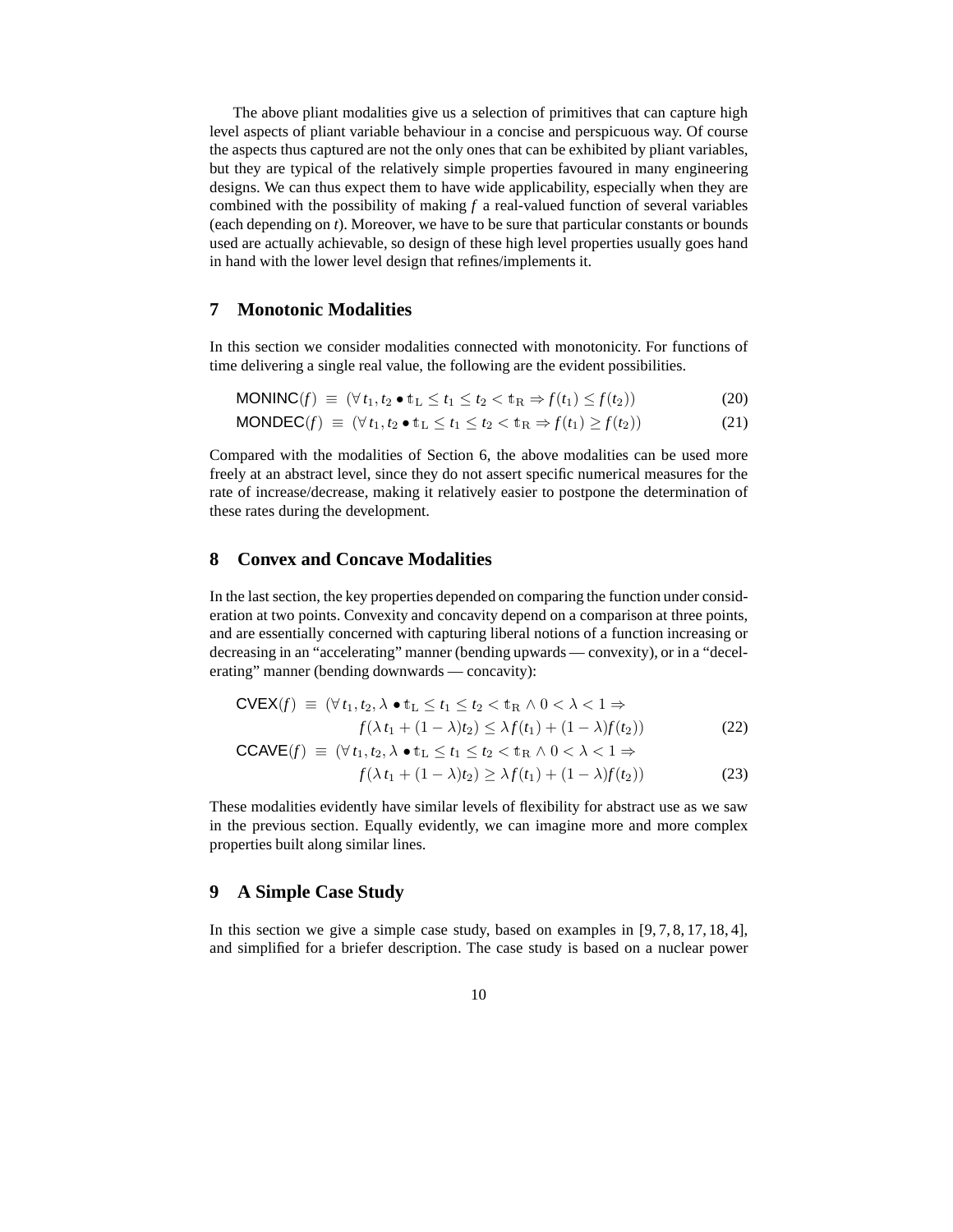station, where the reactor naturally tends to heat up despite heat being extracted for steam generation. To keep the temperature  $\theta$  under control, a control rod, which absorbs neutrons, is inserted into the reactor, and the resulting lower neutron flux slows down the nuclear reaction, lowering the temperature. To prevent the reaction from stopping completely, the control rod is withdrawn after a period, and must cool down before it can be used again. In the works cited, more than one rod is used, leading to an interesting interplay between heating and cooling periods, and the recovery time of the rods.

For our purposes we simplify matters by having only one control rod, by assuming that the heating and cooling periods are equal, both lasting 3 time units, and that the 3 time units of the reactor heating period are sufficient for the control rod (which was extracted at the start of the reactor heating period) to itself have cooled down enough for rod reuse at the start of the next reactor cooling period.

In Fig. 2 we show a number of Hybrid Event-B machines that address this scenario. We postpone discussion of the *NucSkip* machine for now, and start with the *NucMon* machine. The *NucMon* machine models the behaviour just described at an abstract level. At initialisation time, the temperature  $\theta$  is assumed to be  $\theta_0$  and a heating period is about to start (i.e. the rod is out). The *INITIALISATION* enables the *WaitRodOut* pliant event which lasts for the duration of the heating period. This specifies that the temperature is to increase in a monotonic fashion, using the MONINC modality, and furthermore states that the initial and final temperature values over the heating period differ by  $\Delta$ .<sup>3</sup>

The significance of the latter is that, on the basis of monotonicity, we can deduce that the temperature throughout the heating period remains less than the final value attained during the period,  $\theta(t_L) + \Delta$ . This in turn is sufficient to guarantee that the invariant  $\theta \leq \Theta_{\text{TOL}}$  is satisfied throughout the heating period provided that  $\theta_0 + \Delta \leq \Theta_{\text{TOL}}$  holds, where  $\Theta_{\text{TOL}}$  is the maximum tolerable reactor temperature that still assures safety. Since we have not included this last condition in the model, it would emerge as a missing hypothesis in any attempt to prove the pliant event invariant preservation PO (4) for *WaitRodOut*.

Similar arguments apply for the remainder of the behaviour of the *NucMon* machine. Thus, after 3 time units, mode event *RodIn* is enabled and preempts pliant event *WaitRodOut*. *RodIn* changes the *rod* variable from *out* to *in*, which enables *WaitRodIn*. In line with our simple modelling, the *WaitRodIn* pliant event exactly reverses the effect of *WaitRodOut*. The behaviour of *WaitRodIn* is also specified using a modality. This time it is the MONDEC modality, and it is again stated that the initial and final tempertaure values over the heating period differ by  $\Delta$ . This time monotonicity guarantees

<sup>&</sup>lt;sup>3</sup> In the *WaitRodOut* event, the final temperature value is referred to as  $\theta(\mathbf{t}_R)$ . This is slightly incorrect technically, since the actual value of  $\theta$  at the time point referred to by  $\mathbf{t}_R$  falls outside the left closed right open interval  $[t_L ... t_R)$  which is the actual period during which any execution of *WaitRodOut* is active. A more technically correct reference to the final temperature reached would be  $LLIM(\theta(t_R))$ , where LLIM is an additional modality that refers to the left limit of the expression enclosed. Instead of using such machinery, we have implicitly used a convention stipulating that any reference to a value at  $t<sub>R</sub>$  is in fact a reference to the relevant left limit value. This convention is to be understood as applying throughout Fig. 2. (Actually, since the temperature  $\theta$  is always continuous in the behaviour specified in the *NucMon* machine, there is no difference between the actual  $t_R$  value, and the corresponding left limit value at  $t<sub>R</sub>$ , since no mode event of *NucMon* alters  $\theta$  discontinuously.)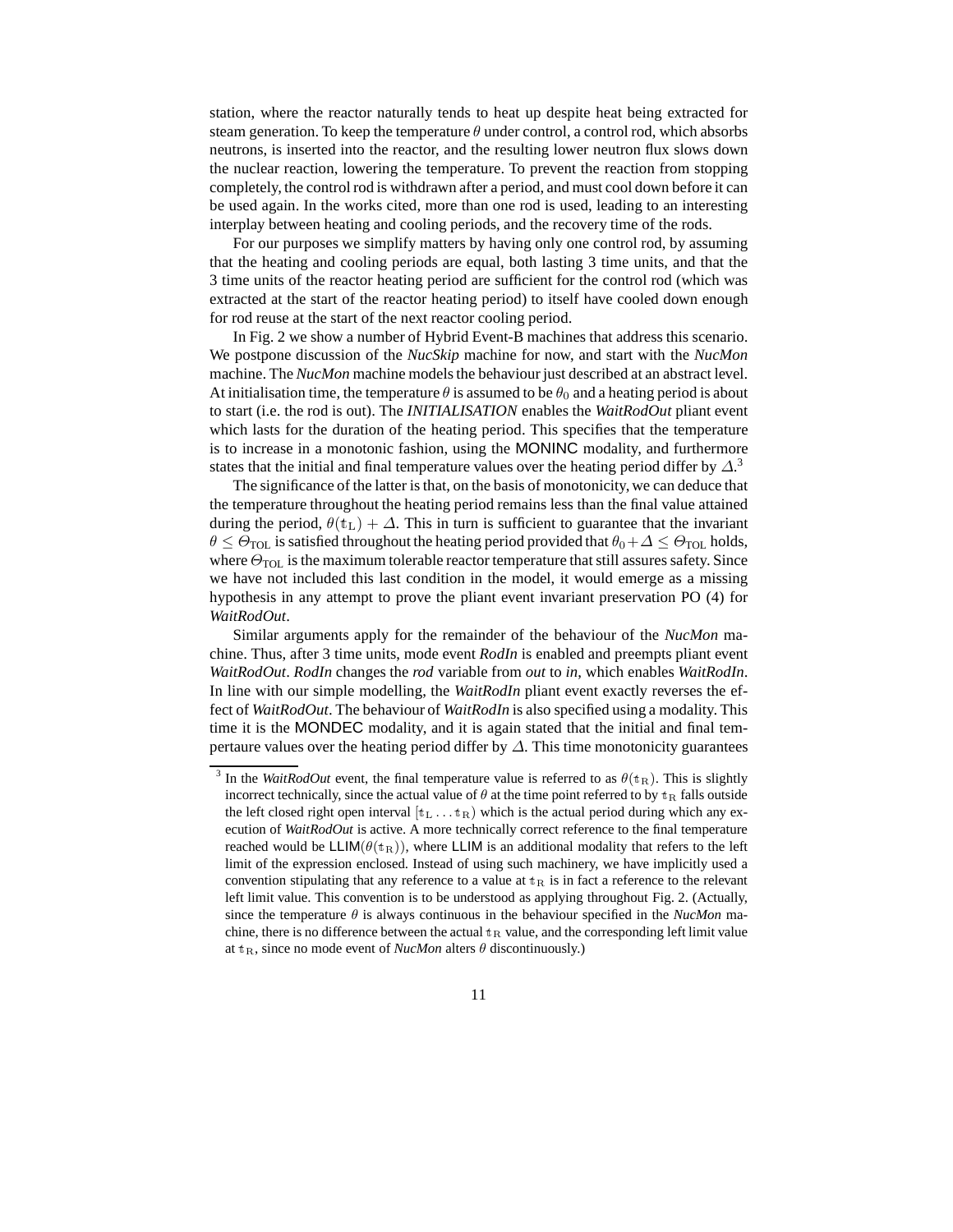| MACHINE NucSkip                                                | <b>MACHINE</b> NucMon                                          | <b>MACHINE</b> NucLinear                                       |
|----------------------------------------------------------------|----------------------------------------------------------------|----------------------------------------------------------------|
| CLOCK clk                                                      |                                                                | REFINES NucMon                                                 |
| PLIANT $\theta$                                                | CLOCK clk                                                      | CLOCK clk                                                      |
| VARIABLES rod                                                  | PLIANT $\theta$                                                | PLIANT $\theta$                                                |
| <b>INVARIANTS</b>                                              | VARIABLES rod                                                  | VARIABLES rod                                                  |
| $\theta \in \mathbb{R} \wedge \theta \leq \Theta_{\text{TOL}}$ | <b>INVARIANTS</b>                                              | <b>INVARIANTS</b>                                              |
| $rod \in \{in, out\}$                                          | $\theta \in \mathbb{R} \wedge \theta \leq \Theta_{\text{TOL}}$ | $\theta \in \mathbb{R} \wedge \theta \leq \Theta_{\text{TOL}}$ |
| <b>EVENTS</b>                                                  | $rod \in \{in, out\}$                                          | $rod \in \{in, out\}$                                          |
| <b>INITIALISATION</b>                                          | <b>EVENTS</b>                                                  | <b>EVENTS</b>                                                  |
| STATUS ordinary                                                | <b>INITIALISATION</b>                                          | <b>INITIALISATION</b>                                          |
| <b>BEGIN</b>                                                   | STATUS ordinary                                                | STATUS ordinary                                                |
| $clk := 0$                                                     | <b>BEGIN</b>                                                   | <b>BEGIN</b>                                                   |
| $\theta := \theta_0$                                           | $clk := 0$                                                     | $clk := 0$                                                     |
| $rod := out$                                                   | $\theta := \theta_0$                                           | $\theta := \theta_0$                                           |
| <b>END</b>                                                     | $rod := out$                                                   | $rod := out$                                                   |
| Wait                                                           | <b>END</b>                                                     | <b>END</b>                                                     |
| STATUS pliant                                                  | WaitRodOut                                                     | WaitRodOut                                                     |
| INIT $clk = 0$                                                 | STATUS pliant                                                  | STATUS pliant                                                  |
| COMPLY skip                                                    | INIT $clk = 0$                                                 | INIT $clk = 0$                                                 |
| <b>END</b>                                                     | WHERE $rod = out$                                              | WHERE $rod = out$                                              |
| RodIn                                                          | <b>COMPLY</b>                                                  | <b>SOLVE</b>                                                   |
| STATUS ordinary                                                | MONINC( $\theta$ ) $\wedge$                                    | $\mathcal{D}\theta = \Delta/3$                                 |
| WHEN $clk = 3 \wedge$                                          | $\theta(t_R) = \theta(t_L) + \Delta$                           | <b>END</b>                                                     |
| $rod = out$                                                    | <b>END</b>                                                     |                                                                |
| THEN $rod := in$                                               | RodIn                                                          | RodIn                                                          |
| $\theta := \theta + \Delta$                                    | STATUS ordinary                                                | STATUS ordinary                                                |
| $clk := 0$                                                     | WHEN $clk = 3 \wedge$                                          | WHEN $clk = 3 \wedge$                                          |
| <b>END</b>                                                     | $rod = out$                                                    | $rod = out$                                                    |
| <b>RodOut</b>                                                  | THEN $rod := in$                                               | THEN $rod := in$                                               |
| STATUS ordinary                                                | $clk := 0$                                                     | $clk := 0$                                                     |
| WHEN $clk = 3 \wedge$                                          | <b>END</b>                                                     | <b>END</b>                                                     |
| $rod = in$                                                     | WaitRodIn                                                      | WaitRodIn                                                      |
| THEN $rod := out$                                              | STATUS pliant                                                  | STATUS pliant                                                  |
| $\theta := \theta - \Delta$                                    | INIT $clk = 0$                                                 | INIT $clk = 0$                                                 |
| $clk := 0$                                                     | WHERE $rod = in$                                               | WHERE $rod = in$                                               |
| <b>END</b>                                                     | <b>COMPLY</b>                                                  | <b>SOLVE</b>                                                   |
| END                                                            | MONDEC( $\theta$ ) $\wedge$                                    | $\mathcal{D}\theta = -\Delta/3$                                |
|                                                                | $\theta(\mathbf{t}_R) = \theta(\mathbf{t}_L) - \Delta$         | <b>END</b>                                                     |
|                                                                | <b>END</b>                                                     |                                                                |
|                                                                | <b>RodOut</b>                                                  | <b>RodOut</b>                                                  |
|                                                                | STATUS ordinary                                                | STATUS ordinary                                                |
|                                                                | WHEN $clk = 3 \wedge$                                          | WHEN $clk = 3 \wedge$                                          |
|                                                                | $rod = in$                                                     | $rod = in$                                                     |
|                                                                | THEN $rod := out$                                              | THEN $rod := out$                                              |
|                                                                | $clk := 0$                                                     | $clk := 0$                                                     |
|                                                                | <b>END</b>                                                     | <b>END</b>                                                     |
|                                                                | <b>END</b>                                                     | <b>END</b>                                                     |

**Fig. 2.** Hybrid Event-B machines for the nuclear reactor case study.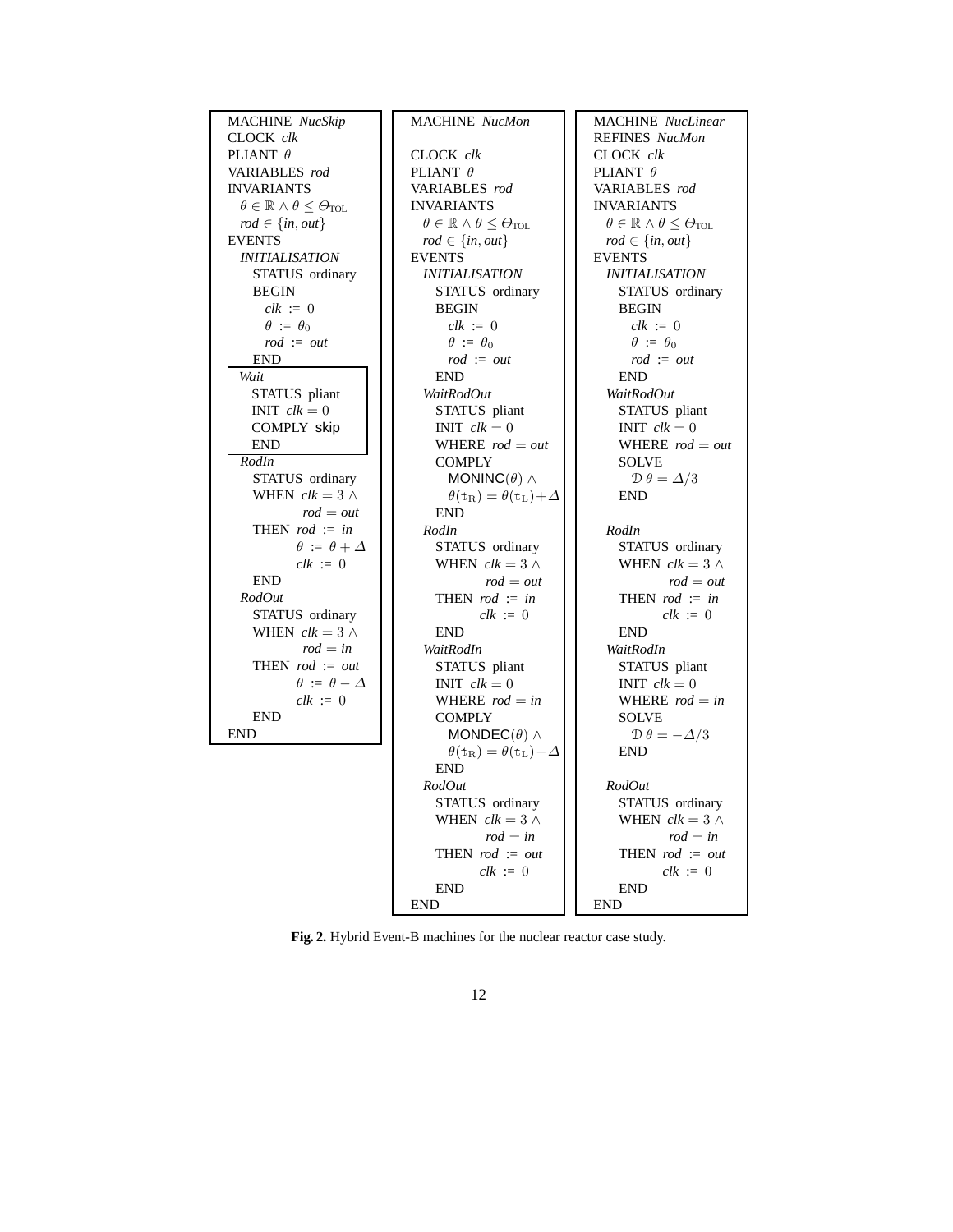that the temperature throughout the cooling period remains less than the initial value at the beginning of the period,  $\theta(t_L)$ .

After 3 time units, mode event *RodOut* is enabled and preempts *WaitRodOut*. Because of our particularly simple modelling, *RodOut* returns the machine to exactly the state at intialisation, and the whole cycle of behaviour repeats indefinitely.

We now turn to machine *NucLinear*. This machine refines *NucMon*. Mostly it is identical to *NucMon*. To save space, we have not included the REFINES clauses for the individual events — it is to be assumed that each event of *NucLinear* refines the similarly named event in *NucMon*. The only differences between the two machines are in the *WaitRodOut* and *WaitRodIn* pliant events. While these events are specified loosely in the *NucMon* machine via modalities that admit an uncountable infinity of realisations, in the *NucLinear* machine, their behaviours are defined deterministically, via the differential equations  $\mathcal{D} \theta = \pm \Delta/3$ . Since the solutions of these,  $\theta(t-\tau_L) = \theta(\tau_L) \pm (\Delta/3)(t-\tau_L)$ are obviously monotonic, and also satisfy the properties needed at  $t_R = t_L + 3$ , they satisfy the specifications of *WaitRodOut* and *WaitRodIn* in *NucMon*, and hence we will be able to discharge the correctness PO for pliant event refinement (5) for these events, which is the only non-identity part of the refinement.

Reexamining the preceding from a requirements perspective, it is reasonable to presume that the crucial elements of the two machines *NucMon* and *NucLinear* were designed at least partly in tandem. The abstract specifications of pliant events *WaitRodOut* and *WaitRodIn* in *NucMon* must have been designed with at least a good degree of confidence that the rate of increase/decrease of temperature that they demanded was feasible, i.e. that realisations via the detailed behaviours of *WaitRodOut* and *WaitRodIn* in the *NucLinear* machine were achievable using the physical apparatus available.

Now we turn to the *NucSkip* machine. Its aim is to capture as much as possible of the system behaviour within mode events. We see this in the fact that the counterparts of the two pliant events *WaitRodOut* and *WaitRodIn* in the other two machines are required merely to skip in this one (over an extended time period), something which warrants the two events being combined into a single *Wait* event (whose somewhat superfluous nature is highlighted by the box surrounding it). Along with *Wait* just skipping, the two mode events *RodIn* and *RodOut* take on the additional job of recording the movements in temperature via increments of  $\pm \Delta$ .

In fact, with a suitably designed (and nontrivial) retrieve relation, the *NucSkip* and *NucMon* machines are interrefinable. To see this, we would have to rename the variables in the two machines in order to properly define the retrieve relation. While we do not pursue this in full detail, we can point out the essentials as follows. The retrieve relation  $R(\theta_{NucSkip}, \theta_{NucMon})$  (which is oriented so that *NucSkip* is the abstract model and *NucMon* is the concrete model) has to take  $\theta_{NucMon}$  and relate it to either  $\theta_0$  or to  $\theta_0 + \Delta$ according to the value of *rod*, thus:

$$
K(\theta_{NucSkip}, \theta_{NucMon}) \equiv (rod = out \land \theta_0 \leq \theta_{NucMon} < \theta_0 + \Delta \land \theta_{NucSkip} = \theta_0) \lor (rod = in \land \theta_0 + \Delta \geq \theta_{NucMon} > \theta_0 \land \theta_{NucSkip} = \theta_0 + \Delta)
$$
(24)

The technically most interesting points regarding the refinement concern how the joint invariant  $K(\theta_{NucSkip}, \theta_{NucMon})$  is preserved across the discontinuities at the mode events.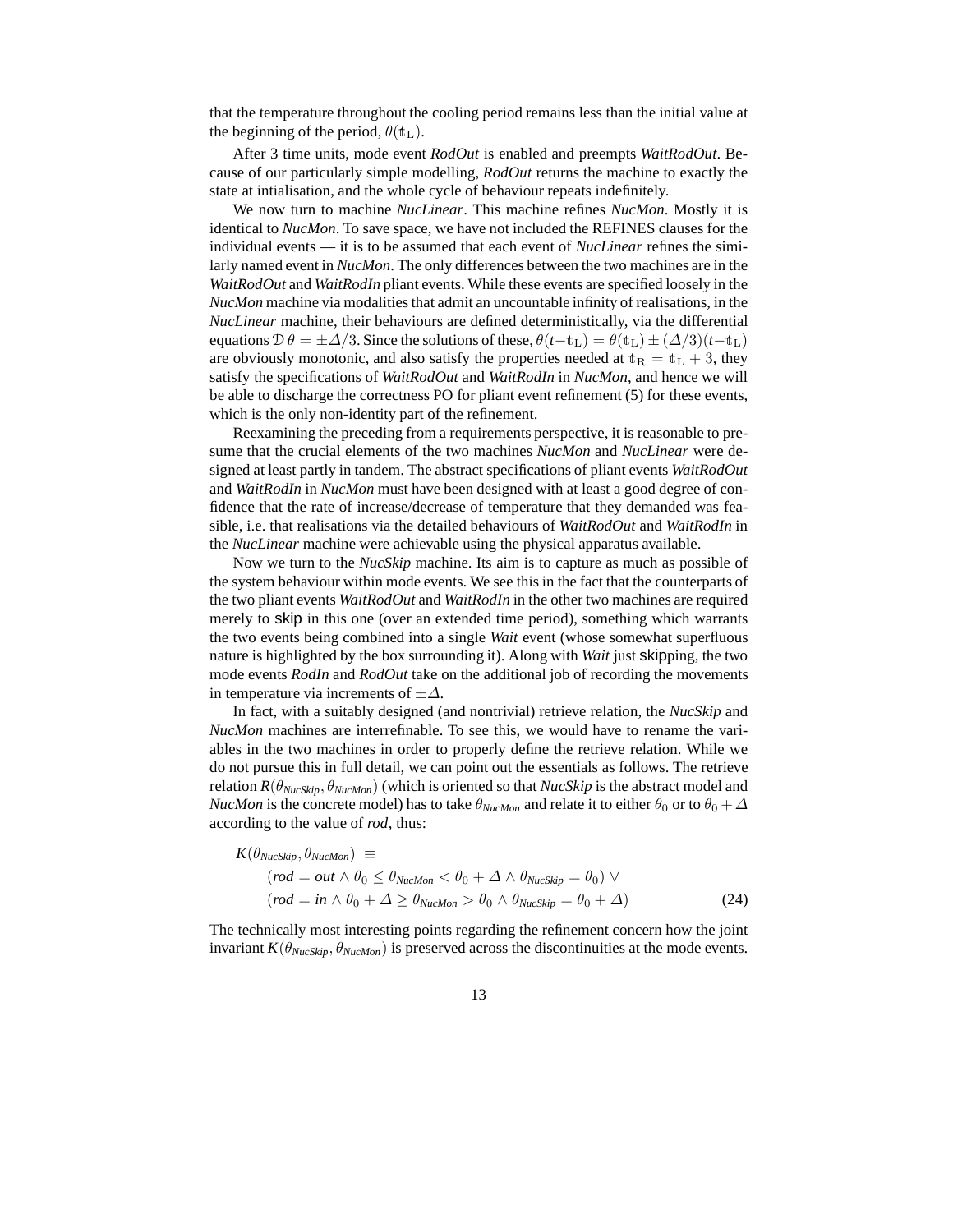However, it is not hard to see that it all works out as required. For example, as an occurrence of *RodIn* approaches,  $\theta_{NucMon}$  is slightly less than  $\theta_0 + \Delta$ , while  $\theta_{NucSkip}$ is still  $\theta_0$ , satisfying  $K(\theta_{NucSkip}, \theta_{NucMon})$ . Then, as soon as *RodIn* completes,  $\theta_{NucMon}$ immediately starts to decrease from  $\theta_0 + \Delta$ , while  $\theta_{NucSkip}$  is now  $\theta_0 + \Delta$ , again satisfying  $K(\theta_{NucSkip}, \theta_{NucMon})$  because of the altered value of *rod*. Event *RodOut* is similar, and, filling in the remaining details, the claimed interrefinability of *NucSkip* and *NucMon* can be established.

The interrefinability allows us to regard *NucSkip* as either an abstraction or a refinement of *NucMon*. The mathematics of the refinement is in fact typical of digital implementation techniques, whereby continuous behaviours are implemented by discretized means, under benign enough conditions. However, in this case, the relatively long duration of the pliant events, makes viewing *NucSkip* as an *implementation* rather unconvincing.

The view that *NucSkip* is an abstraction is more productive. Besides allowing for the passage of time, the pliant events of *NucSkip* do nothing. Nevertheless, despite this relative triviality, whether or not the crucial invariant  $\theta \leq \Theta_{\text{TOL}}$  is preserved can still be determined from such a model. Note that the determination of this requires discrete computation exclusively, in contrast to making the same determination more directly from the *NucMon* or *NucLinear* machines, a potentially important simplification in the context of mechanical reasoning.

The *NucSkip* machine is a whisker away from a conventional Event-B machine. In fact, noting that the passage of time has no significance in this model, we could dispense with the pliant events completely, and be left with a genuine Event-B machine. In [17, 18, 4] the authors pursue a very similar approach in comparable examples. There, the abstract Event-B models just alluded to, are refined to more concrete Event-B models which handle the continuous behavours by packaging up pieces of continuous behavour in lambda abstractions, and assembling the overall behaviour as a succession of modifications that take place at the discrete transitions that correspond to our mode events. (This is patterned after the manner in which hybrid systems are modelled in the action systems framework [9, 7, 8].)

On the one hand, there is little difference between the approach we have developed here and the works of these other authors, if the aim is to explore the system's reachability relation and invariant preservation properties through the extreme values attained during the system's runs, these being computed using the discrete versions of the models. On the other hand, one consequence of using a (pure) discrete Event-B model for the management of these extreme values, is that the joint invariant defining its refinement to a more detailed model (taking real time and continuous behaviour into account) is typically restricted to holding only at the moments that the discrete events take place, i.e. pointwise at a few isolated moments of time, despite the fact that the continuous behaviour is active all the time. This observation severely weakens the connection between the models used, and the actual real world requirements that ought to be captured in the invariants.

To caricature the above in the context of our case study, it is no good (from the viewpoint of the real world requirements) if we are sure that the reactor temperature is safe at 3pm and at 4pm (because these are the times at which the discrete Event-B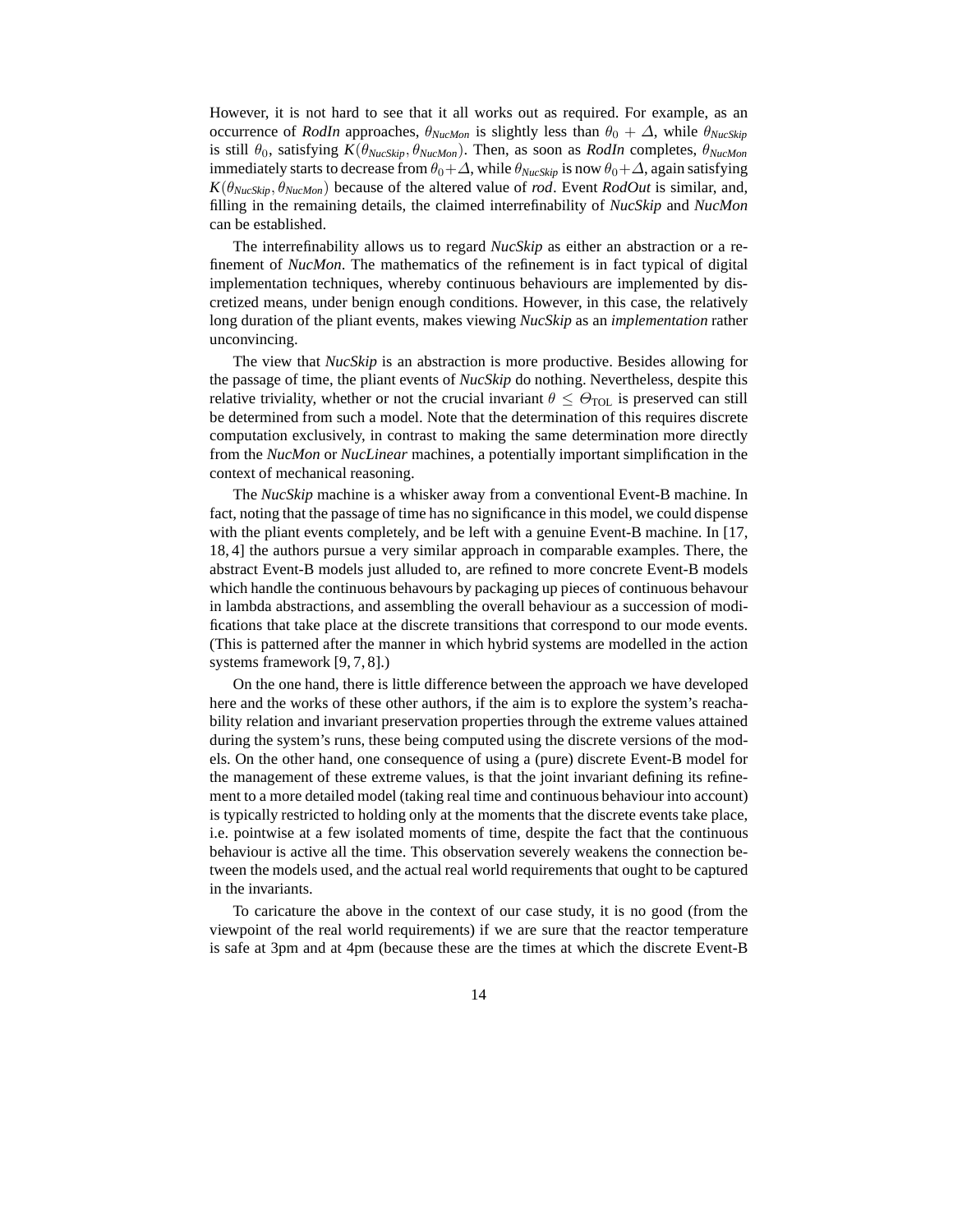model's events take place and so the invariant can be asserted) and yet the reactor core is able to suffer a meltdown at 3.30pm (because no event took place then, and so the invariant could not be asserted at this time).

In our approach, the modalities we have introduced earlier enable us to conveniently package up useful properties of the continuous behaviors of interest, in a way that allows us to reduce the maintenance of the invariants that we are concerned with to discrete computations very similar to those of the previous approaches, *while nevertheless retaining fully the ability to rigorously assert the invariants needed at all times relevant to the requirements, and not just at those times when discrete events take place*. In this sense we regard our approach as an improvement on the pure discrete Event-B approach, beyond simply offering a more direct treatment of hybrid behaviour.

The above discussion also highlights the fact that mere (inter)refinability alone can be a very weak relationship between system models, unless the refinement relationship is appropriately validated against the application requirements. This is particularly important when purely discrete models are being related to models which treat real time as an indispensable element. Therefore it is crucial that the content of any such refinement relationship is critically evaluated. Our case study illustrates this particularly well since the to-all-intents-and-purposes discrete model *NucSkip* bears almost no visible relationship to the more 'realistic' *NucLinear* model that purports to reflect the behaviour of the physical system in a recognisable way. After all, the physical temperature *does not* undergo discontinuous changes when the control rod is inserted or withdrawn; and the physical temperature *does not* remain invariant in the time intervals between insertions/withdrawals. So if we are to use such a discrete model, it is vital that we can relate its behaviour to more realistic models via strong and convincing invariants.

#### **10 Conclusions**

In the previous sections we briefly reviewed Hybrid Event-B, and then discussed the motivations for introducing pliant modalities into the user level language. Basically, these included readability for application designers, so that intuitively straightforward properties would not be masked by convoluted low level descriptions. Furthermore, the possibility of simplifying the challenge for mechanised reasoning systems when dealing with large applications, by raising the level of reasoning abstraction via these modalities, provided an additional motivating factor. The motivating discussion went on to consider the interesting issue of where and how in a refinement hierarchy, the requirements concerning continuously varying entities were to be addressed, given that these are invariably strongly linked to real world properties of physical apparatus.

We then introduced a selection of simple modalities for functions of time returning a single real value, illustrating one of them in a case study based on rising and falling temperature in a nuclear reactor. The intention was not to give an exhaustive list of all modalities that might ever possibly be useful, but to give a representative selection.

In general, we would expect that an automated environment for supporting Hybrid Event-B application development would have the capability of incorporating user defined modalities introduced to support specific application.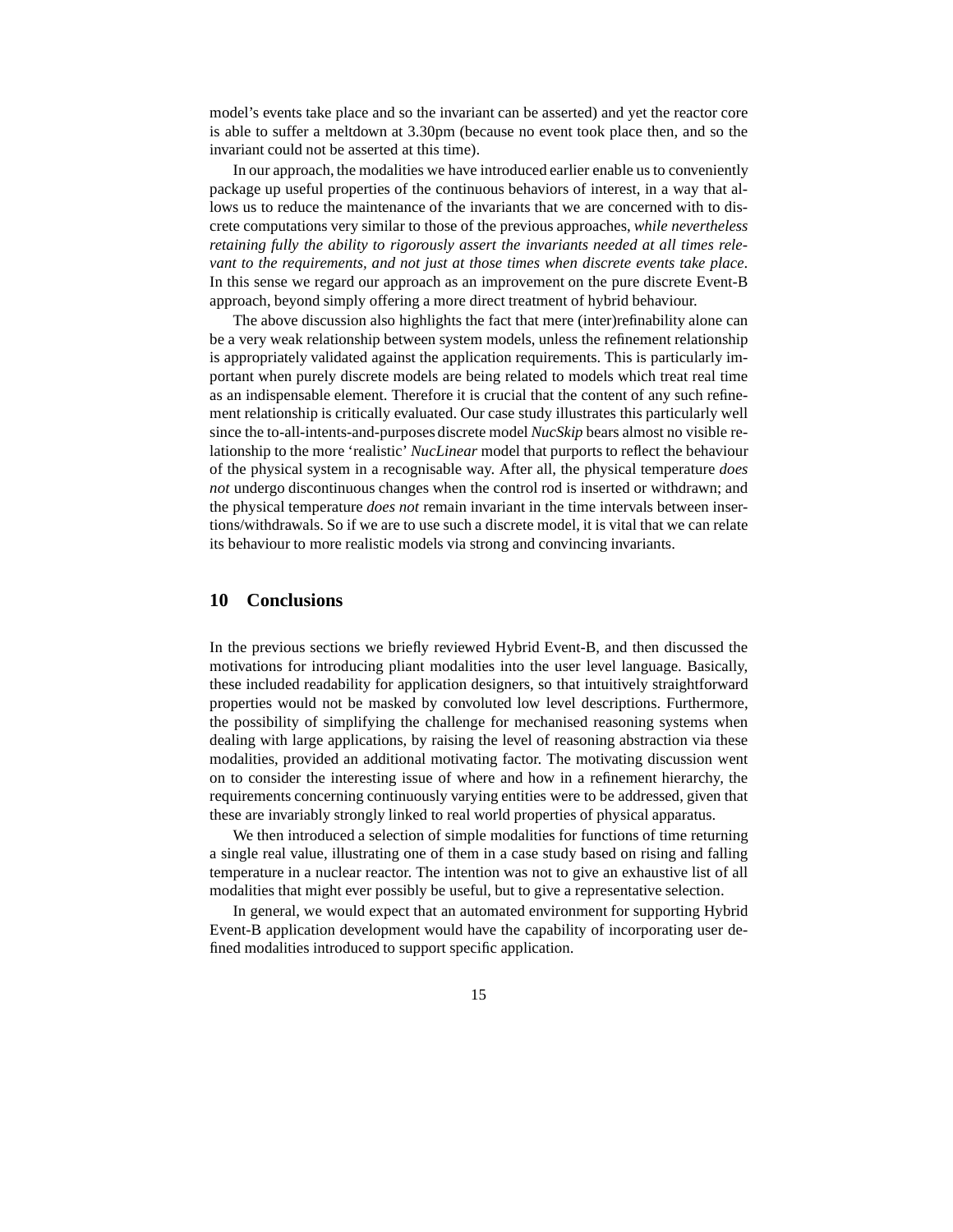The connection with automated environments and mechanised reasoning systems deserves further consideration. One aspect that we have not described in detail in this relatively brief paper, is that along with its definition, each modality needs a selection of properties that a verification environment for some application can readily make use of. In other words each modality needs to be supplied as a *theory* containing not only its definition, but also relevant properties.

Such properties need to be true of course. For very simple modalities such as those discussed in this paper, the properties of interest have been well known in the mathematics literature for around two centuries (see for example [16, 13, 12]). So full scale mechanical verification for these is perhaps superfluous. On the other hand, as the modalities introduced by users become more sophisticated and less conventional, the need for mechanical corroboration of their claimed properties becomes more pressing.

The mechanical corroboration issue raises an interesting challenge not present in the verification of purely discrete systems. This is that, whereas the *proof* of the properties of typical pliant modalities requires low level reasoning typical of arguments in mathematical analysis, usually needing a considerable number of interleavings of quantifications over higher order structures to be considered, the *use* of such properties in an application context is overwhelmingly symbolic and algebraic, needing perceptive strategies for equational substitution of equals for equals, and similar techniques. These are conflicting requirements for a verification system. The best proposal would therefore be to use different tools to address these different requirements: a system specifically geared to higher order reasoning and multiple nested quantifications at the low level, and a system more geared to decomposition and algebraic reasoning at the applications level. Such considerations pose an interesting challenge for any tool (eg. the Rodin Tool, [15]) that contemplates an extension to deal with the capabilities of Hybrid Event-B.

#### **References**

- 1. Report: Cyber-Physical Systems (2008), http://iccps2012.cse.wustl.edu/ doc/ CPS Summit Report.pdf
- 2. Abrial, J.R.: The B-Book: Assigning Programs to Meanings. Cambridge University Press (1996)
- 3. Abrial, J.R.: Modeling in Event-B: System and Software Engineering. Cambridge University Press (2010)
- 4. Abrial, J.R., Su, W., Zhu, H.: Formalizing Hybrid Systems with Event-B. In: Proc. ABZ-12. Springer, LNCS (2012)
- 5. Back, R., Sere, K.: Stepwise Refinement of Action Systems. In: Proc. MPC-89. vol. 376, pp. 115–138. Springer, LNCS (1989)
- 6. Back, R., von Wright, J.: Trace Refinement of Action Systems. In: Proc. CONCUR-94. vol. 836, pp. 367–384. Springer, LNCS (1994)
- 7. Back, R.J., Cerschi Seceleanu, C.: Modeling and Verifying a Temperature Control System using Continuous Action Systems. In: Proc. FMICS-00 (2000)
- 8. Back, R.J., Cerschi Seceleanu, C., Westerholm, J.: Symbolic Simulation of Hybrid Systems. In: Strooper, P., Muenchaisri, P. (eds.) Proc. APSEC-02. pp. 147–155. IEEE Computer Society Press (2002)
- 9. Back, R.J., Petre, L., Porres, I.: Continuous Action Systems as a Model for Hybrid Systems. Nordic J. Comp. 8, 2–21 (2001)